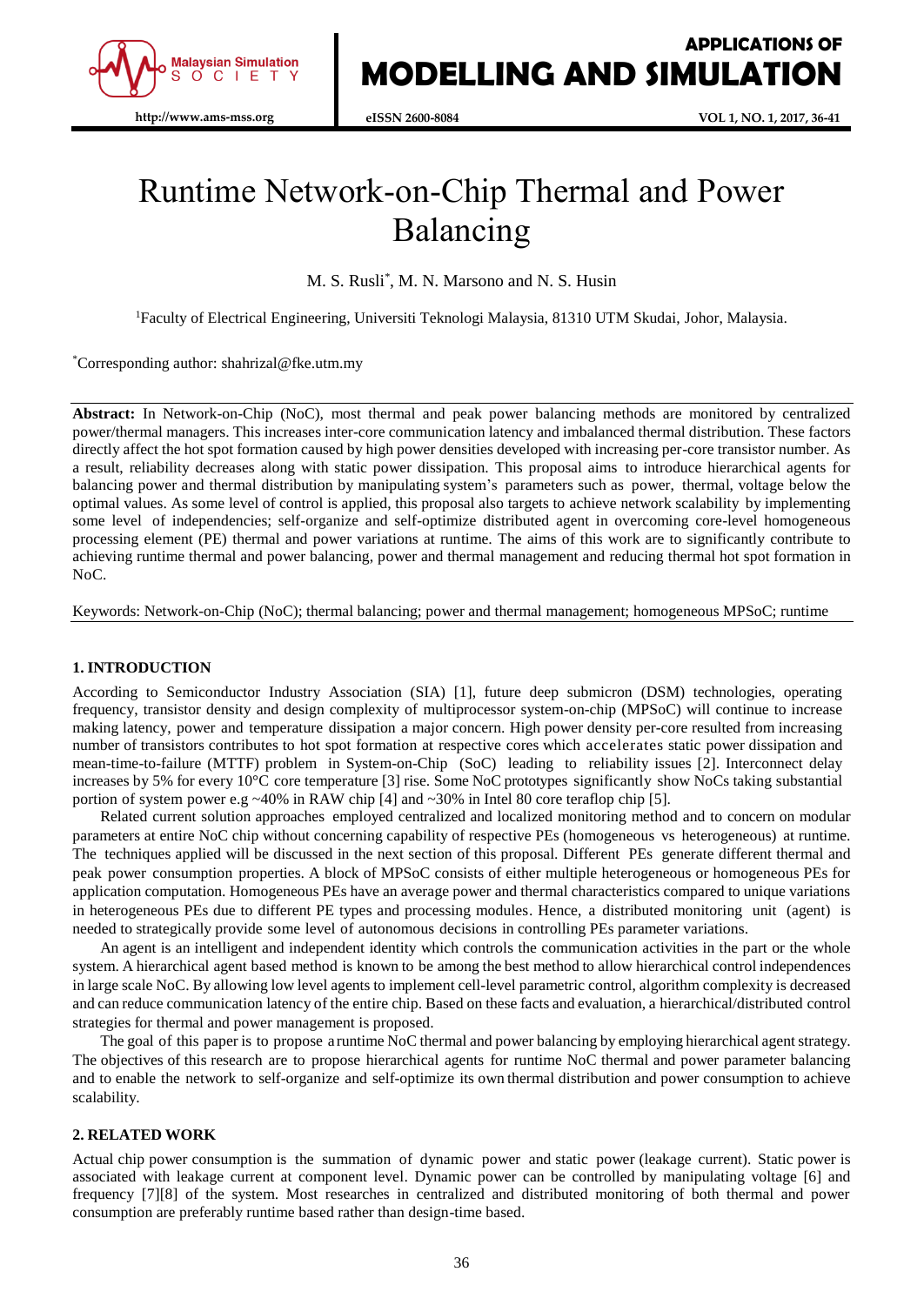Centralized monitoring is able to coordinate and balance function among resources as the manager can fully observe the chip's resource properties. At centralized monitoring unit (CMU), core parameters such as temperature, power and latency are optimized for all components in a system. Researches in centralized low power and thermal monitoring agent NoC are links shut down based on power usage [7] and distributed clock frequencies based on globally asynchronous l o c all y s y n c h r o n o u s (GALS) concept [8][9]. Besides that, adaptive routing is implemented where it is a packet routing scheme to avoid congestion during its transmission in heavy on-chip traffic. Examples of its implementation are power utilization of NoC component based adaptive routing scheme [10] and topology- and deadlock free, strongly connected component - based routing scheme [11]. NoC core placement problem has also been studied by [12][13].

Dynamic voltage scaling (DVS) or dynamic voltage and frequency scaling (DVFS) techniques are proposed by [6], [8] and [14]. Adjustment of voltage and/or frequency at processor (genetic algorithm) is applied depending on the power utilization information of network components i.e routers and network adapters to reduce overall energy consumption. Enhancement in centralized monitoring agent is proposed by Dennis et al [15] by implementing Diagnostic Adaptivity Processing (DAP) at geographical centre of a system. The agent is able to vary frequency and voltage of cores based on demand and conduct offline parametric core test. However, this technique increase communication latency in time-division method (TDM) caused by flits buffering. Real-time algorithm complexity also increases with the increase in simultaneous parametric monitoring activity.

Distributed or hierarchical agent however, is able to overcome communication latency problem and balance load at resource level. It also reduces algorithm complexity at CMU, hence parametric control can be hierarchically distributed to a few levels. This design isinspired by the biological coordination of the human body, whereby the nerve system consists of the central nervous system (the brain and the spinal cord) and the peripheral nervous system that is scattered throughout the body. The central nervous system controls all activities in the peripheral nervous system and decides the action taken by the nerve cells. Distributed monitoring reduces latency in respective cell and interconnects. [16] proposes hierarchical global (GA) and cluster agents (CA). This heuristic approach invokes handshaking between agents for packet transmission. [17] improves the previous design by embedding thermal sensor in another layer of agent, tile agent (TA) in each cell unit. [18] introduces hardware based and software based thermal agents to tackle hot spot formation in agent units. This approach is different with what this proposal aims at doing in the sense that, we are giving some level of independencies to the low level hierarchy in making its decision to self-organize and self-optimize its own parametric variations.

### **3. PROPOSED ARCHITECTURE**

In this section, we propose a hierarchical agent for NoC platform using software implementation. The proposed architecture is a 8x8 mesh topology NoC and is scalable for improvement. Each tile consists of a router, R, a network interface, N and processing element/block, P. Figure 1 shows an example of common 4x4 mesh topology NoC.

We propose a three-level distributed agent architecture; tile agent, cluster agent and global agent. Each tile contains a tile agent - the smallest functional unit that monitors its own communication unit. It monitors properties of the tile i.e power and temperature of the component and reports to the cluster agent each time requested to execute task and when performance problems arise.



Figure 1. Common 4×4 mesh topology [19]

Cluster agent is placed at a strategic geographical radius of its cluster and monitors power and temperature reports of a specific group number of tiles as shown in Figure 2. It is able to identify the number of tiles needed for task computation assigned to it. It also identifies suitable tiles to be grouped into its cluster and computes task assigned by global agent. Besides, it forecasts runtime thermal energy consumption pattern of tiles under its cluster for dynamic thermal management and reports the state to global agent.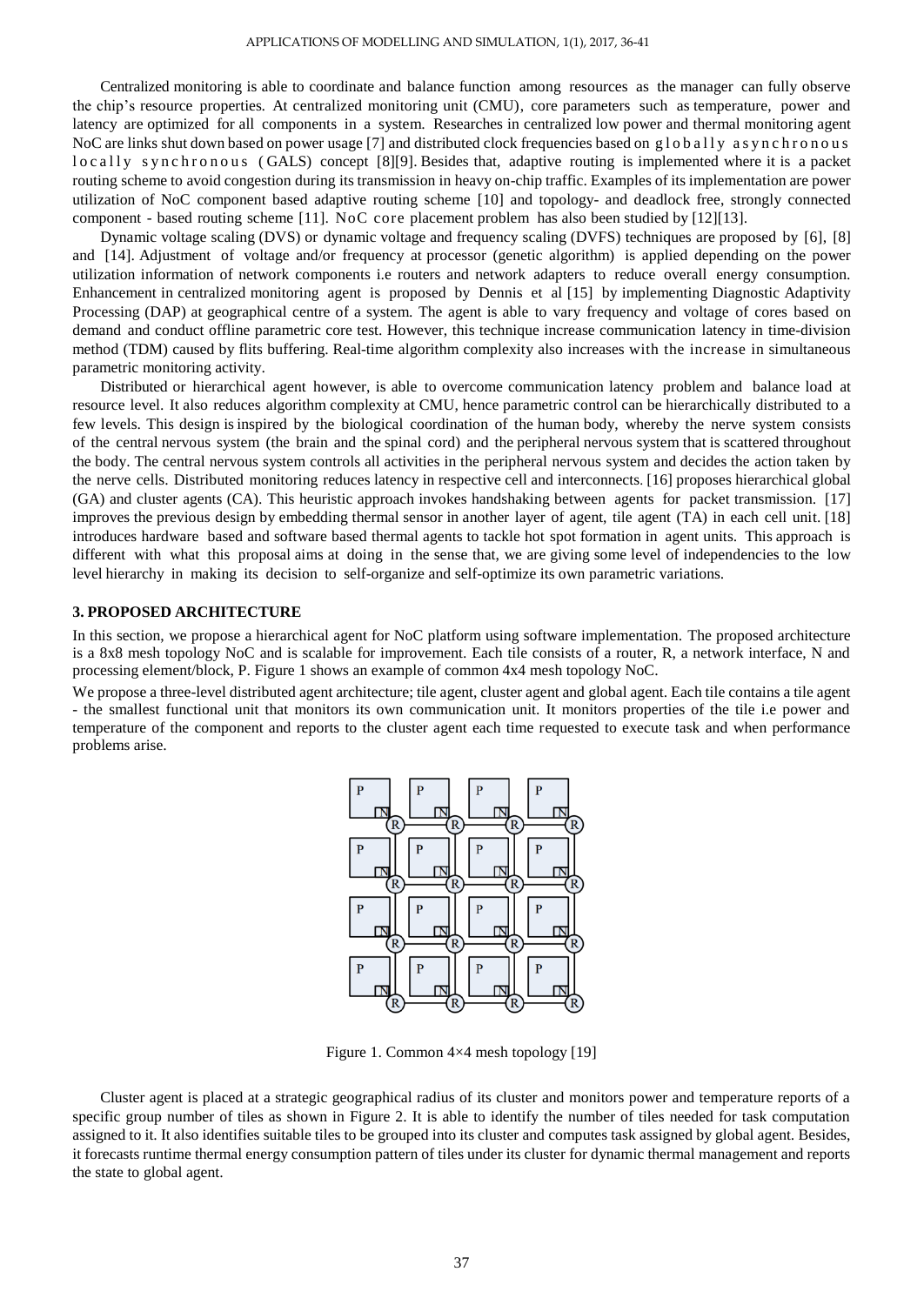

Figure 2. Cluster regions formation on NoC platform

Global agent identifies suitable cluster to perform tasks based on communication tasks graph (CTG), monitors power consumption and thermal dissipation of clusters. It collaborates with cluster agent to perform power- and thermal-aware workload balancing when requested by cluster agent. The decision output from this agent is transmitted to the cluster agent and tile agent. If the reconfiguration fails, the global agent will inform the requested client to wait until the resources are ready to execute new request.

The thermal pattern generated by cluster agent will be manipulated by global agent to determine thermal imbalance in each cluster. By comparing the pattern with predefined thermal threshold values, a thermal management optimization algorithm is computed to modify currently executing cluster's properties such as operating power, frequency, CTG remapping or reclustering. This is done if and only if the forecast value is less than the threshold value. The results of this algorithm is used for decision making process whether to reconfigure part or whole of the system. The decision involves whether the cluster needs to recluster, migrate tasks or global agent reconfigures the whole system The process is continuously done until task execution finishes. If the temperature pattern value is less than the threshold value, the system waits until new modification request appears. The flowchart of the proposed architecture is shown in Figure 3.

#### **4. METHODOLOGY**

This research is divided into two stages; Firstly, to study the existing hierarchical agent thermal and power in NoC model, issues and application. Secondly is the implementation in term of software codes which is further subdivided into five stages. Below are the stages of the research plan.

Firstly, assuming CTG and task scheduling have already been assigned, we will only consider software implementation of agents beginning from this part. The platform will be developed using Access Noxim simulator which combines Noxim and HotSpot simulator for real-time power and thermal measurement. We will implement the most commonly used NoC mesh topology with random routing traffic applied on the 8x8 tile NoC processors. The simulation is application specific on a Reed-Solomon code encoder with codeword format RS(32,28,8). The tool involved will be Access Noxim software, an improved version of Noxim simulator. It is developed using SystemC, a system description language based on C++. This software comes in a package with thermal simulator, Hotspot. Power and thermal energy dissipation at each interval during NoC simulation can be determined at runtime. The two properties will be used for thermal management decision making process in the next phase. Reed-Solomon code encoder traffic pattern will be applied to the simulation as real application example to benchmark with other NoC software. Agent module will be implemented for energy acquisition and thermal/power management process. However, other simulators are still under consideration.

Second methodology is the design of thermal pattern generation inculcating power profile information gathered from the platform. It will be computed based on identified NoC thermal model. Thirdly, an optimization algorithm will be designed to achieve power and thermal balancing for requesting cluster. Based on the input from previous stage, the global agent will compute necessary measurements before commending output that yields better thermal balancing techniques to be implemented by its low-level agents. Type of output will be determined later as the research continues.

Next, the decision making process is the most important part of this research. The output from the previous stage will be used by cluster agent to decide whether to accept the suggestion or continue running its current state besides depending on other parameters. Final decision made by cluster agent will be employed by tile agent in its region. Finally, analysis of results will be done with other 2D NoC platform for validation and verification.

Based on predefined NoC properties on cycle-accurate Access Noxim, thermal and power consumption values at NoC tile level can be collected at particular intervals. The simulator collects both thermal and power properties of router at each NoC tile during runtime. During runtime, change of workload affects both power and thermal dissipation at each tile. Access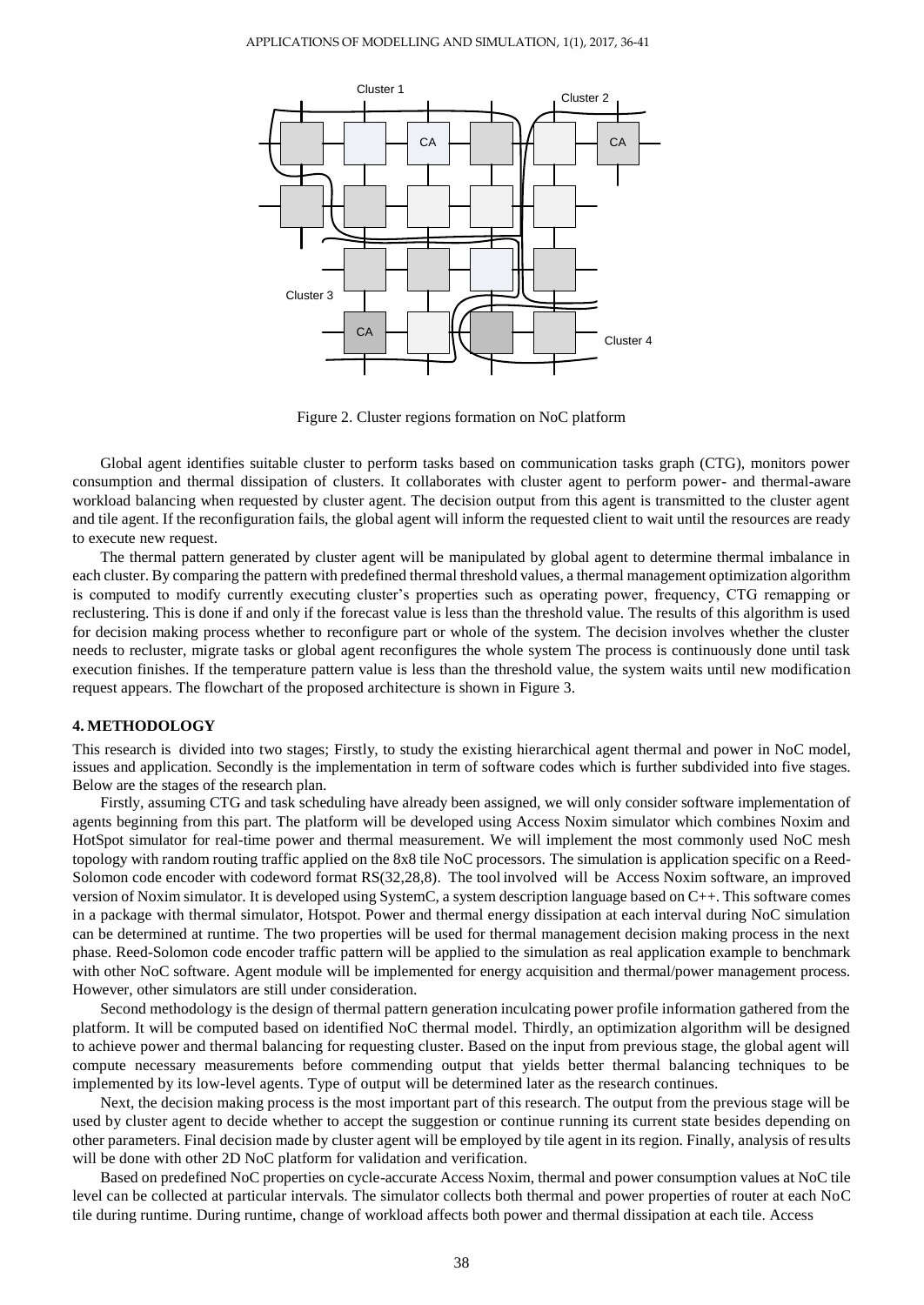

Figure 3. Flowchart of proposed architecture

Noxim determines temperature change in discrete time of a specified predefined interval to determine thermal energy consumption (Figure 4(a)). Using chip floorplan, power trace at specific interval and its discrete time, thermal energy, T profile is generated for thermal management strategy [20]. From the figure, the black block represents network traffic simulation whereas white block represents chip thermal simulation in the simulator. Figure 4(b) shows the router temperature profile of 4x4 tile NoC at 4 different simulation intervals by the simulator. The figure shows the growing imbalance from initially lower temperature variations among cells to a higher temperature imbalance core cells.

## **5. CONCLUSION**

Preliminary simulation of thermal profile balancing has been established in this paper. Further research on achieving an efficient integration between agent based architecture and hierarchical monitoring agents will be conducted. The expected contributions for this research are; 1) novel contribution to balance thermal and dynamic power distribution in NoC by introducing hierarchical agent monitoring activity at runtime, thus reduces communication latency and hot spot formation at CMU. 2) achievement of network scalability by implementing self-organize and self-optimize technique for thermal distribution and power consumption at run- time thus allowing controlled autonomous decision at lower level agent to monitor its own activity (parametric monitoring activity).

The proposed design is expected to achieve significant improvement in thermal and power balancing design in NoC. It can also significantly self- optimize its thermal and power consumption via hierarchical agent-based technique as compared to centralized monitoring approach.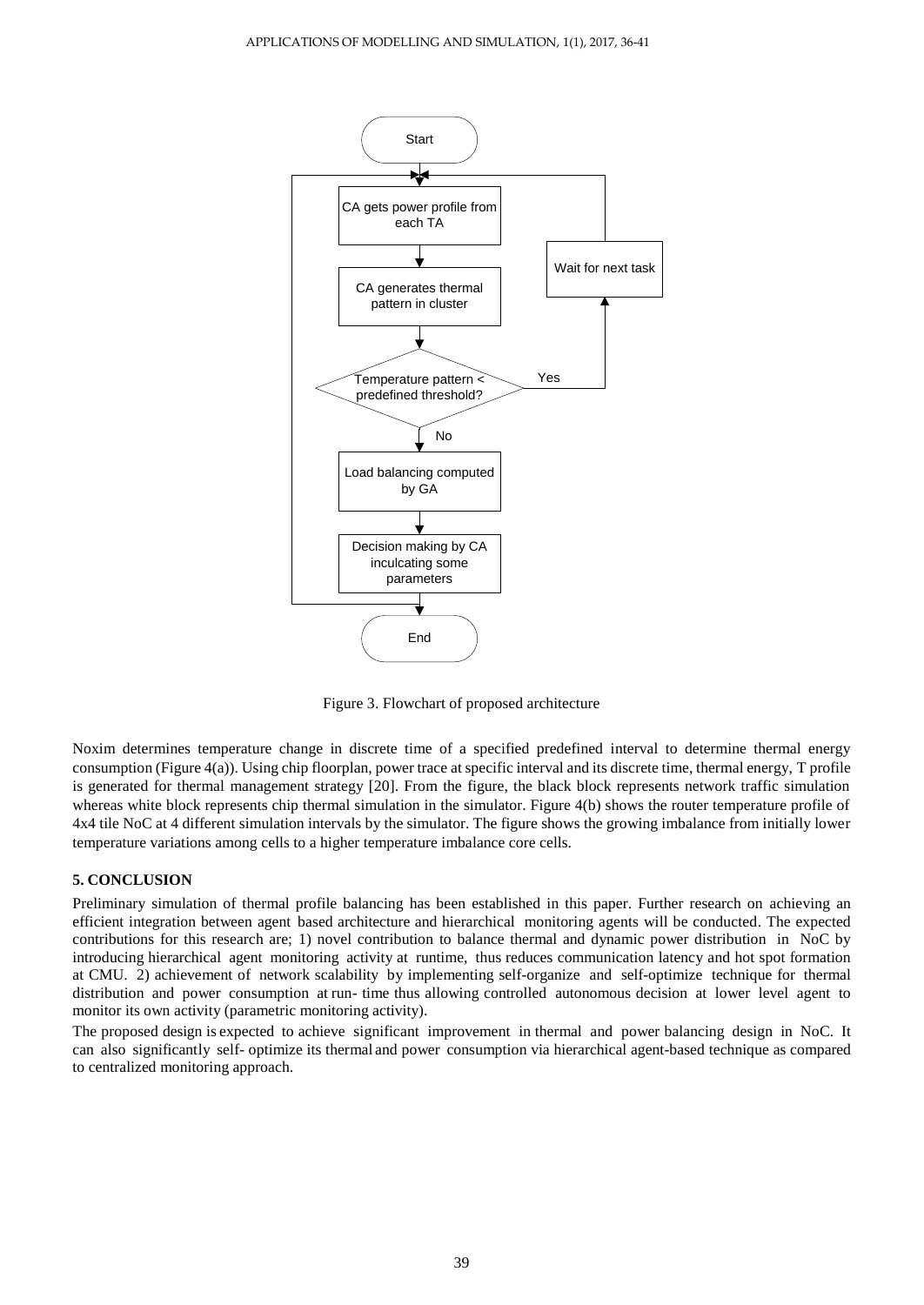

Figure 4. **(a)** Thermal energy computation by AccessNoxim at discrete time [1] **(b)** Router thermal profile at four different intervals plotted using Matlab [1]

### **REFERENCES**

- [1] M. B. Taylor et al., The RAW microprocessor: A computational fabric for software circuits and general-purpose programs, *IEEE Micro*, vol. 22, no. 22, pp. 145-162, Feb. 2005.
- [2] S. Pasricha, N. Dutt, On-chip communication architectures: System on chip interconnect, Morgan Kaufmann, April 2008.
- [3] M. Daneshtalab, A. Sobhani, A. Afzali-Kusha, O. Fatemi, and Z. Navabi, NoC hot spot minimization using AntNet dynamic routing algorithm, in *IEEE International Conference on Application-specific Systems, Architectures and Processors ASAP '06*, 2006.
- [4] S. Vangal et al., An 80-tile 1.28TFLOPS network-on-chip in 65nm CMOS, in *Proceeding of Solid-State Circuits Conference*, pp. 98-589, Feb. 2007.
- [5] E. J. Kim et al., "Energy optimization techniques in cluster interconnects," in *Proceeding of International Symposium of Low Power Electronic Design.*, pp. 459–464, August 2003.
- [6] L. Shang, L.-S. Peh, and N. K. Jha, Power-efficient interconnection networks: Dynamic voltage scaling with links, in *IEEE Computer Architecture Letters*, vol. 1 no. 1, p. 6-6, January 2002.
- [7] E. Beigne, F. Clermidy, S. Miermont, and P. Vivet, Dynamic voltage and frequency scaling architecture for units integration within a GALS NoC, in *Proceeding of International Symposium of Network-on-Chip*, pp. 129-138, 2008.
- [8] U. Y. Ogras, R. Marculescu, D. Marculescu, and E. G. Jung, Design and management of voltage-frequency island partitioned networks-on-chip, *IEEE Transactions on Very Large Scale Integration (VLSI) Systems*, vol. 17, no. 3 pp.330– 341, March 2009.
- [9] S.-G. Yang, L. Li, Y.-A. Zhang, B. Zhang, and Y. Xu, A Power-aware adaptive routing scheme for network on a chip, *7th International Conference on ASIC, 2007. ASICON '07*., pp. 1301–1304, Oct. 2007.
- [10]Z. ZhuanSun, K. Li, and Y. Shen, An efficient adaptive routing algorithm for application-specific network-on-chip, *3rd International Symposium on Parallel Architectures, Algorithms and Programming (PAAP)*, pp. 333–338, Dec. 2010.
- [11]C.C.N. Chu, and D.F. Wong, A matrix synthesis approach to thermal placement, in *IEEE Transactions on Computer-Aided Design of Integrated Circuits and Systems*, vol. 17 ,no. 11 pp. 1166–1174, Nov 1998.
- [12]M. D. Osterman, and M. Pecht, Placement for reliability and routability of convectively cooled PWBs, in *IEEE Transactions onComputer-Aided Design of Integrated Circuits and Systems*, vol. 9, no. 7 pp. 734–744, Jul 1990.
- [13]G. Chen, and S. Sapatnekar, Partition-driven standard cell thermal placement, *Proceeding of ISPD*, California, 2003.
- [14]D. Sylvester, D. Blaauw, and E. Karl, ElastIC: An adaptive self-healing architecture for unpredictable silicon, in *IEEE Design & Test of Computers*, vol. 23, no. 6, pp. 484–490, June 2006.
- [15]M.A. Al-Faruque, R. Krist, and J. Henkel, ADAM: Runtime agent-based distributed application mapping for on-chip communication, *45 th ACM/IEEE Design Automation Conference*, pp. 760–765, 2008.
- [16]M.A. Al-Faruque, J. Jahn*,* T. Ebi, and J. Henkel, Runtime thermal management using software agents for multi- and many-core architectures, in *IEEE Design & Test of Computers*, vol. 27, no. 6, pp. 58 – 68, Dec. 2010.